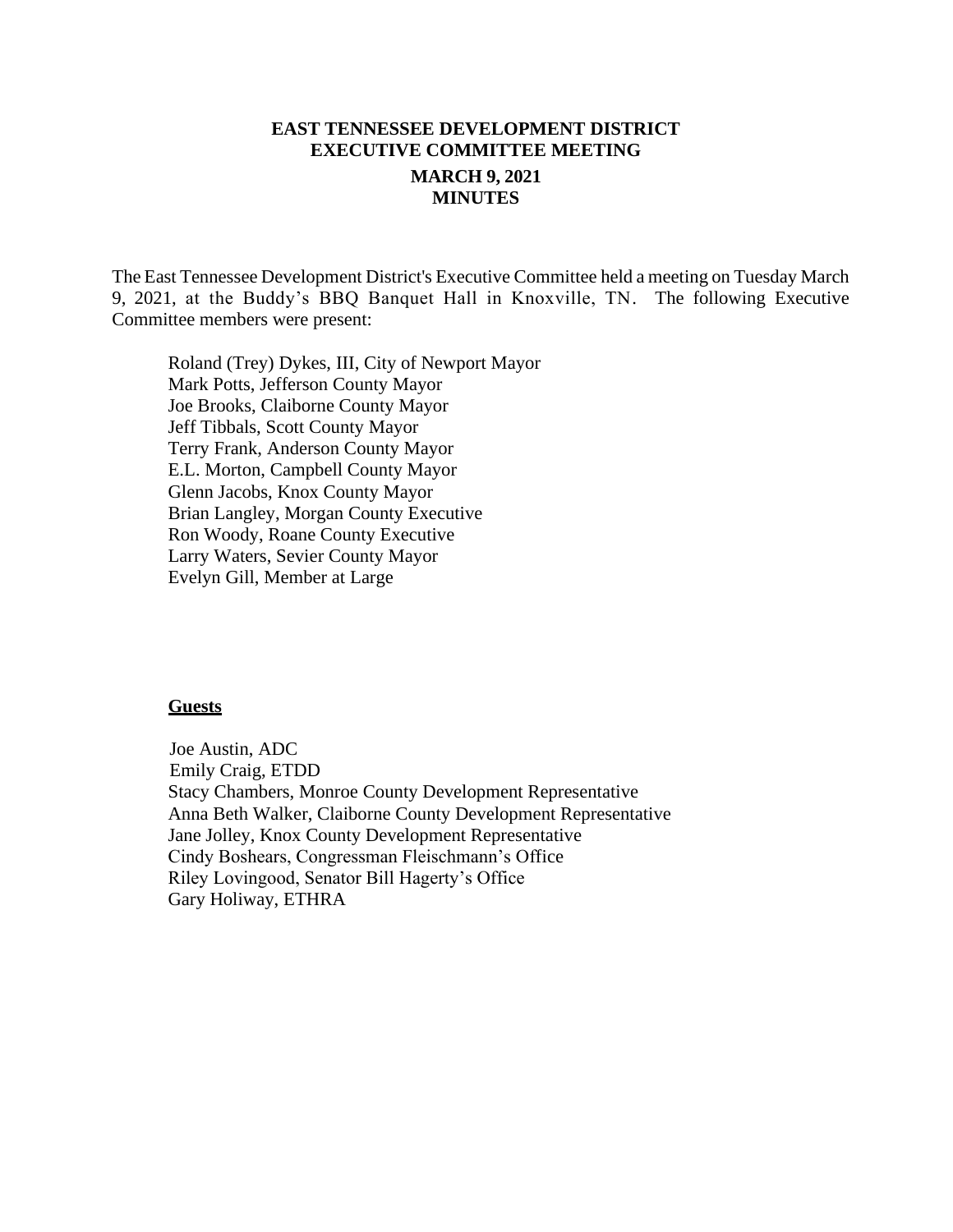# **CALL TO ORDER**

Chairman Trey Dykes called the meeting to order.

### **MINUTES**

Chairman Trey Dykes presented the minutes of the February 9, 2021 meeting to the Executive Committee for approval. Anderson County Mayor Terry Frank made a motion to approve the minutes as presented, it was seconded by Morgan County Mayor Brian Langley, and the minutes were unanimously approved.

### **TREASURER'S REPORT**

The Treasurer's Report for the month ending January 31, 2021 was presented by Scott County Mayor Jeff Tibbals. Mayor Jeff Tibbals made the motion to accept the report as presented and it was seconded by Roane County Executive Ron Woody, and it was approved by all.

### **CONFIRMATION OF SENATOR RICHARD BRIGGS AND REP. JEREMY FAISON**

Chairman Trey Dykes announced that Senator Richard Briggs was recommended by the Senate Caucus to serve on the Executive Committee for another 2 years. We will need a motion to approve.

Claiborne County Mayor Joe Brooks made the motion to approve Senator Briggs to serve on the Executive Committee and it was seconded by Member at Large Evelyn Gill, and it was approved by all.

Chairman Trey Dykes announced that Representative Jeremy Faison was recommended by the House Caucus to serve on the Executive Committee for a term of 2 years and replaces Representative Kent Calfee. We want to thank Representative Kent Calfee for his service on the committee. We will need a motion to approve Rep. Faison on the committee.

Anderson County Mayor Terry Frank made a motion to approve Representative Faison to serve on the Executive Committee and it was seconded by Knox County Mayor Glenn Jacobs, and it was approved by all.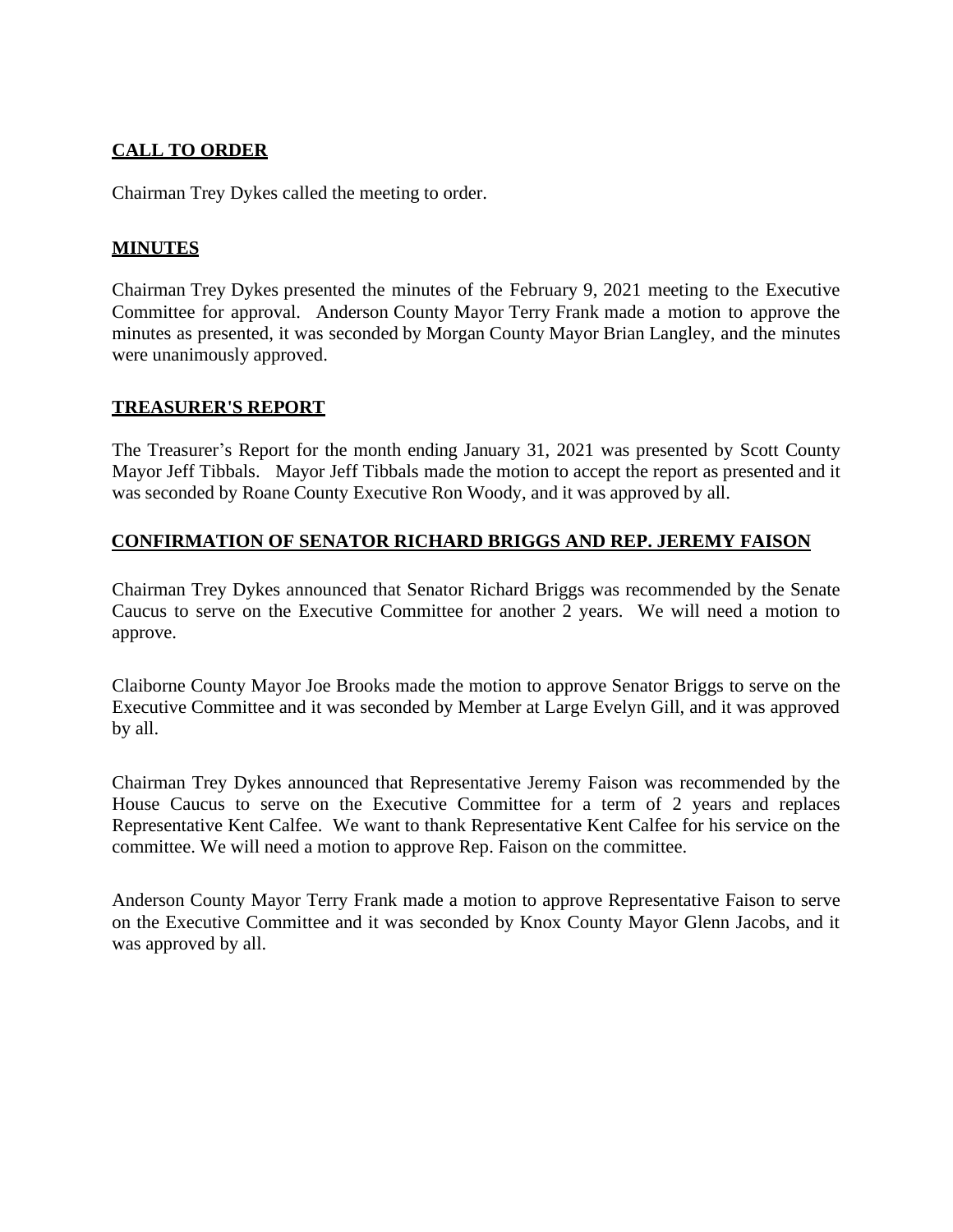### **DIRECTOR'S REPORT**

Rick Yakubic, ETDD Executive Director, gave his Director's report:

Mr. Yakubic thanked everyone for attending. He mentioned that Mr. Bobrowski has been very gracious to commit to coming to the office about once a week for the next few months during the transition to make sure everything is changed over. Mr. Yakubic mentioned that he has hired a new Fiscal Officer that started on the 8<sup>th</sup>. His name is Walter Alan Woods and goes by Alan. He has a BBA in Finance from ETSU, his MBA from UT and has an active CPA license in TN. We are very pleased to have him join our team.

### **Grants Update**

### **ARC Grant**

The following communities were invited to submit full applications. We are currently waiting on the Governor to make decisions on those projects. March 17th is the deadline for the applications.

- 1. Cocke County Waterline Extension into the Parrottsville area
- 2. Claiborne County Boat Dock for Fishing Tournaments
- 3. Loudon Marina Construction
- 4. Grainger County Construction of Classroom for Agriculture Students

#### **Community Development Block Grant (CDBG)**

Mr. Yakubic reported that our staff is working hard to submit several CDBG applications and currently working with the following communities for their 2021 applications.

- 1. Claiborne County Waterline Extension
- 2. Monroe County Waterline Extension
- 3. Jefferson County -Ambulances
- 4. Blount County Fire Truck
- 5. Jellico Fire Truck
- 6. Caryville Fire Hall
- 7. Harrogate Wastewater Line Extension
- 8. Cocke County Waterline Extension
- 9. Scott County EMS Center
- 10. Norris Wastewater Collection System
- 11. Campbell County Fire Truck
- 12. Loudon Wastewater Collection System
- 13. Oakdale Ambulance
- 14. Roane County Ambulance
- 15. Jefferson City Wastewater Collection System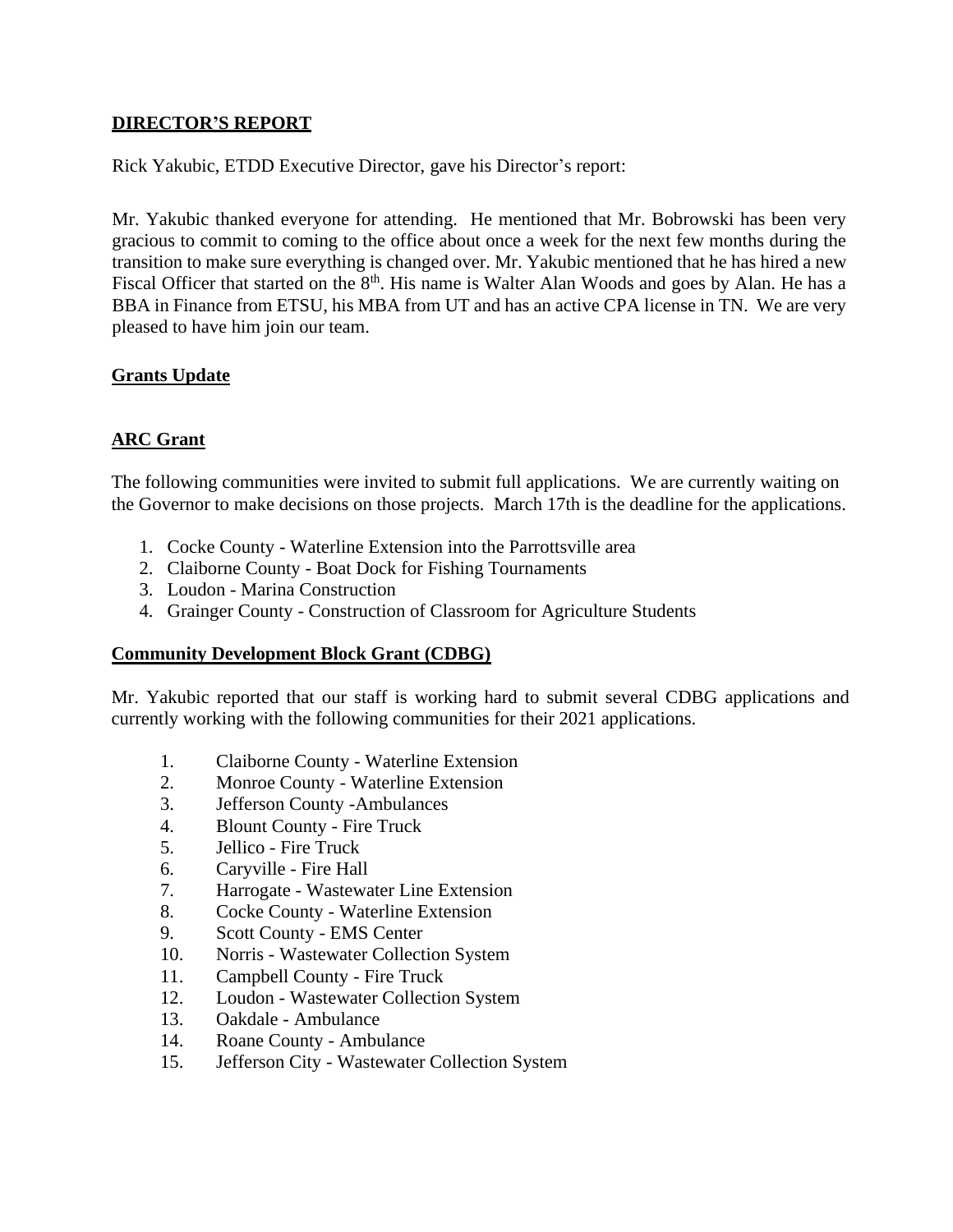### **Recreation Plans**

Mr. Yakubic reported that we are very excited to be able to off this to our communities. In the future as you make an application to the State for recreation, you must have a recreation plan, or you will not be able to apply. ETDD staff can assist our communities with that plan. ETDD assisted plans will provide an extra step that private consultants will not be providing. When we complete the recreation plan, that community will also be Benchmarked with the State of Tennessee that will provide additional points on any recreation grant with the State. The following communities have shown interest and contracts are being sent out.

- 1. Clinton
- 2. Jellico
- 3. Loudon
- 4. Madisonville
- 5. New Tazewell
- 6. Norris
- 7. Winfield
- 8. Sweetwater

#### **Agribusiness Loan Program and COVID Loan Program**

Mr. Yakubic informed the committee that we are still looking for applications for our new loan program from the TN Dept. of Agriculture. The purpose of the program is to stimulate farm and agri-business income. We intend to provide low interest financing for the purchase of farm equipment and machinery in order to create new markets for locally produced farm products. Loans can be for up to \$75,000, 7 years maximum term and we anticipate the interest rate to be around 4%. Loans can be used for building, harvesting equipment, production equipment, fencing, irrigation equipment, grain storage and variety of other things. No rolling stock such as trucks or trailers are eligible.

We still have funds available within our COVID loan program as well. Virtually any use is permitted – real property acquisition, building construction, building rehabilitation, equipment purchases, working capital and others. Terms and interest rates are very flexible and attractive. Also, nonprofits are eligible applicants.

### **COVID Loan Approval Consideration**

Mr. Joe Austin, Development Officer from Areawide Development Corp., presented the loan to the committee. Mr. Austin gave a brief description about the loan program. The Development District was awarded a small capitalization grant by the US Economic Development Administration to establish a loan program to assist small businesses in our region. We have already approved two loans through this program, and our loan committee has approved a third one.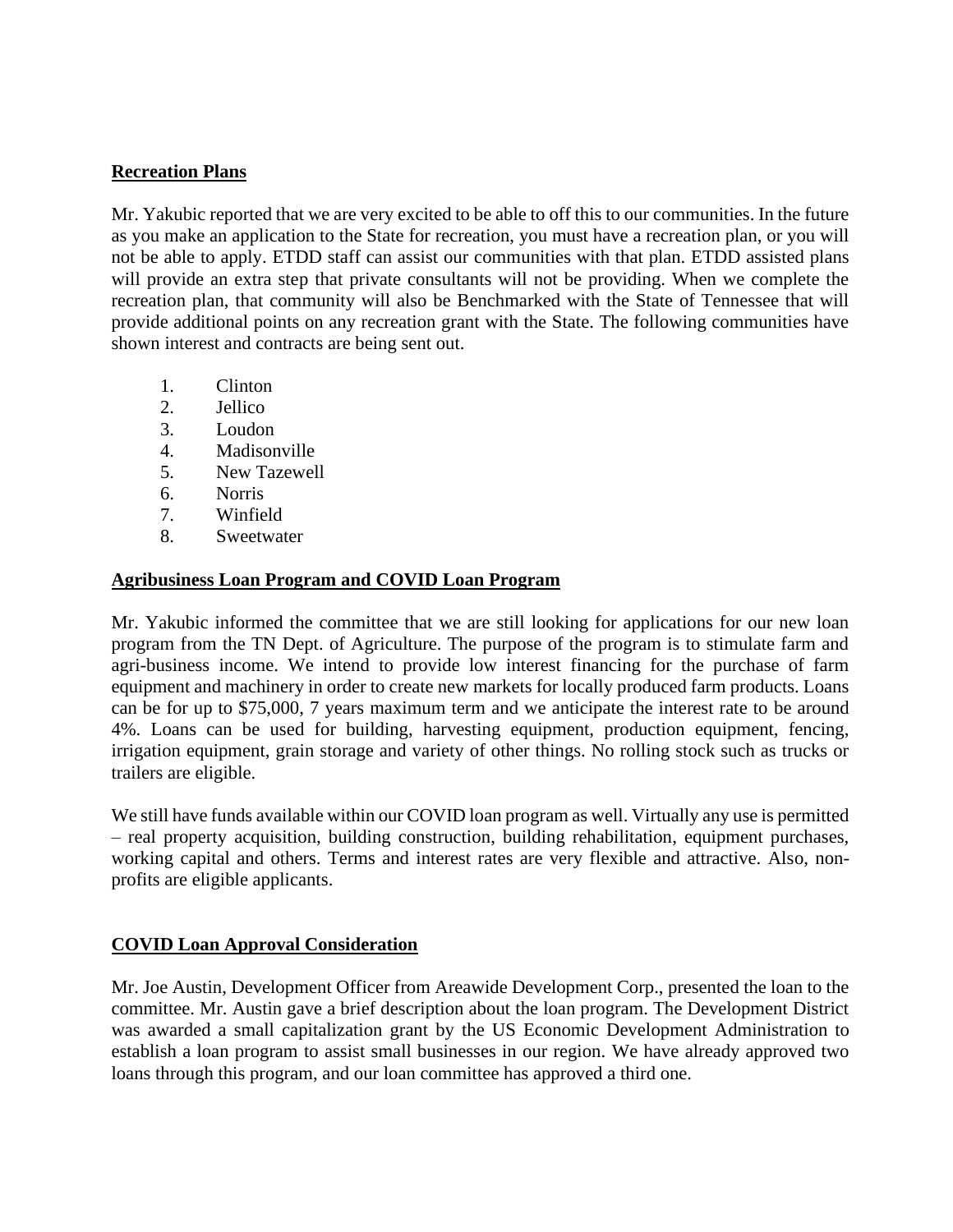The loan is for Operation Sharing Tennessee in Oneida, Scott County. They are a non-profit organization that provide food and charitable items to the needy, youth, and elderly in the sixteencounty area. They receive their donations from large corporations, local businesses, and private citizens. A very reputable organization and well run. They are requesting a loan for \$200,000.00 to repair the roof on their building that they currently own. It will be done by B&B Roofing. Roof was in very poor condition when they took over the building. The loan proposal will be over a 15-year period at a 1% interest rate. Mr. Chairman, we will need a motion to approve the loan.

The committee had concerns with the possibility of a conflict of interest of the non-profit organization and the roofing company. Scott County Mayor Jeff Tibbals made the motion to approve the loan and it was seconded by Member at Large Evelyn Gill to include an amended motion for a requirement of a Non-Conflict of Interest Disclosure statement. It was approved by all.

### **GIS – National Scenic Byway Designation**

Ms. Emily Craig with the East Tennessee Development District gave a brief description about her position at the District which is providing maps for grant applications, the Planning Advisory Service, and the Transportation Coordinator for RPO, and occasionally, special requests. Last summer, Campbell County Mayor E.L. Morton had asked if she could provide the mapping for the Cumberland Historic Byway to submit to the National Scenic Byway Program. Forty-nine applications were submitted, and the Cumberland Byway was one of those to achieve designation in the program. This will increase marketing opportunities and grant opportunities. This Scenic Byway stretches 175 miles. Ms. Craig went on to present her maps and any questions can be directed to her on how this nomination can benefit your community.

### **Calendar Matters**

Our next Executive Committee meeting will be held here again on April 13<sup>th</sup>. Our Annual Business meeting is scheduled for May  $11<sup>th</sup>$  at Rothchild's.

Mike Arms mentioned that the ATVG April meeting has been cancelled. There will be a regional dinner at Chesapeake's in Knoxville instead. The summer meeting will be held on July  $8<sup>th</sup>$  in Huntsville.

#### **Other Business**

Mr. Yakubic presented a resolution to approve Walter Alan Woods, ETDD Fiscal Officer to be added to the banking and the signing of checks with First Horizon for ETDD.

Jefferson County Mayor Mark Potts made the motion to approve the resolution and it was seconded by Member at Large Evelyn Gill, and it was approved by all.